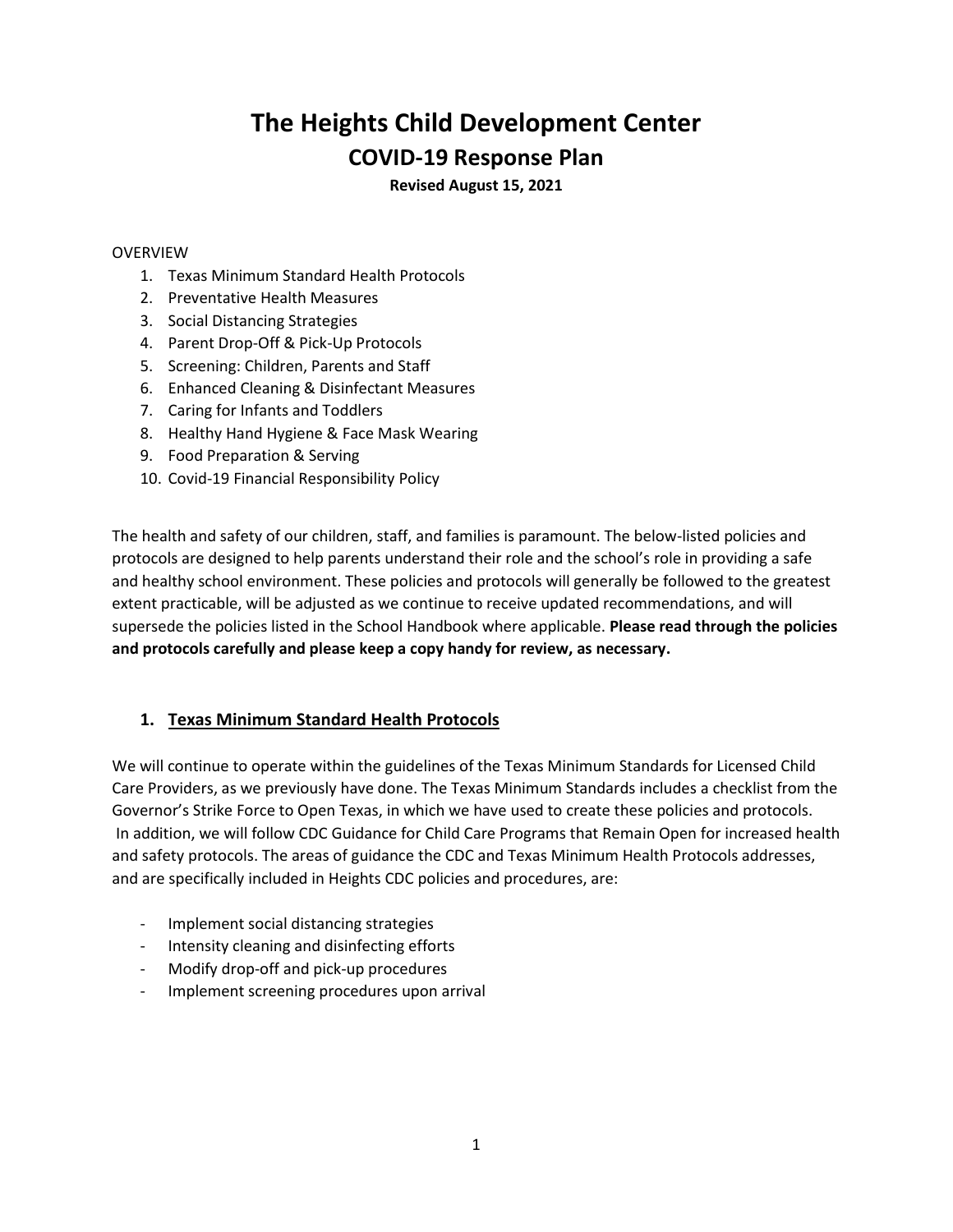# 2. **Preventative Health Measures**

# **Staying Home**

It is vital that *you keep your child home if they are ill or acting in such a manner that you believe they are becoming ill*. We encourage you to check your child's temperature before leaving for school and for any symptoms associated with COVID-19 (described below). We will first rely on the social responsibility of each family to be as prudent as possible in sending their child to school only when healthy, but our second step is to screen each child and family upon drop-off. It is important for each family and staff member to be as vigilant as possible in monitoring for symptoms and communicating with the CDC office if or when they start to feel sick. A doctor's note of clearance to return to school may be required.

# **If a Child or Staff Member Is or Becomes Sick While at School**

If a child or staff member should become ill while at school, will escort them to an isolation room. As stated in our Health and Safety policies in our handbook, a parent will be called for the child to be picked up. To the extent possible, we encourage the designated parent or child caregiver, who normally drops-off/picks-up (more on this request below), be the person to pick up the ill child from school. Additional cleaning and disinfecting will be completed of the effected classroom or space that an ill child or staff member has been present.

# **If COVID-19 is Confirmed in a Child or Staff Member**

If your child, a member of your child's household or person your child has close contact with (a nanny, etc.) is confirmed with COVID-19, you are required to inform us in writing *immediately and no later than* 24 hours of the diagnosis.

If a child or staff member is diagnosed, the CDC will contact the Dallas County Health Department and Child Care Licensing for guidance on how to respond.

Children or staff with new or worsening signs or symptoms of possible COVID-19 (see list under Screening below) may not return to school until the following criteria have been met:

- At least 3 days (72 hours) have passed since recovery (resolution of fever without the use of fever-reducing medications
- The individual has improved respiratory symptoms (e.g. cough, shortness of breath)
- At least 10 days have passed since symptoms first appeared
- Has received a doctor's note of clearance to resume participation at school

### **Allergies and Teething**

Children or staff who show persistent signs of runny nose, coughing and other respiratory issues that may be due to seasonal allergies or teething will be asked to obtain a doctor's note of clearance to participate in school. This note will be dated, filed in the office, shared with your child's classroom teachers, and kept for 2 months. If symptoms are persistent after two months, we will ask that you obtain another doctor's note of clearance to continue participating in school. Please inform the school during the daily screening process about any allergy or teething symptoms your child may be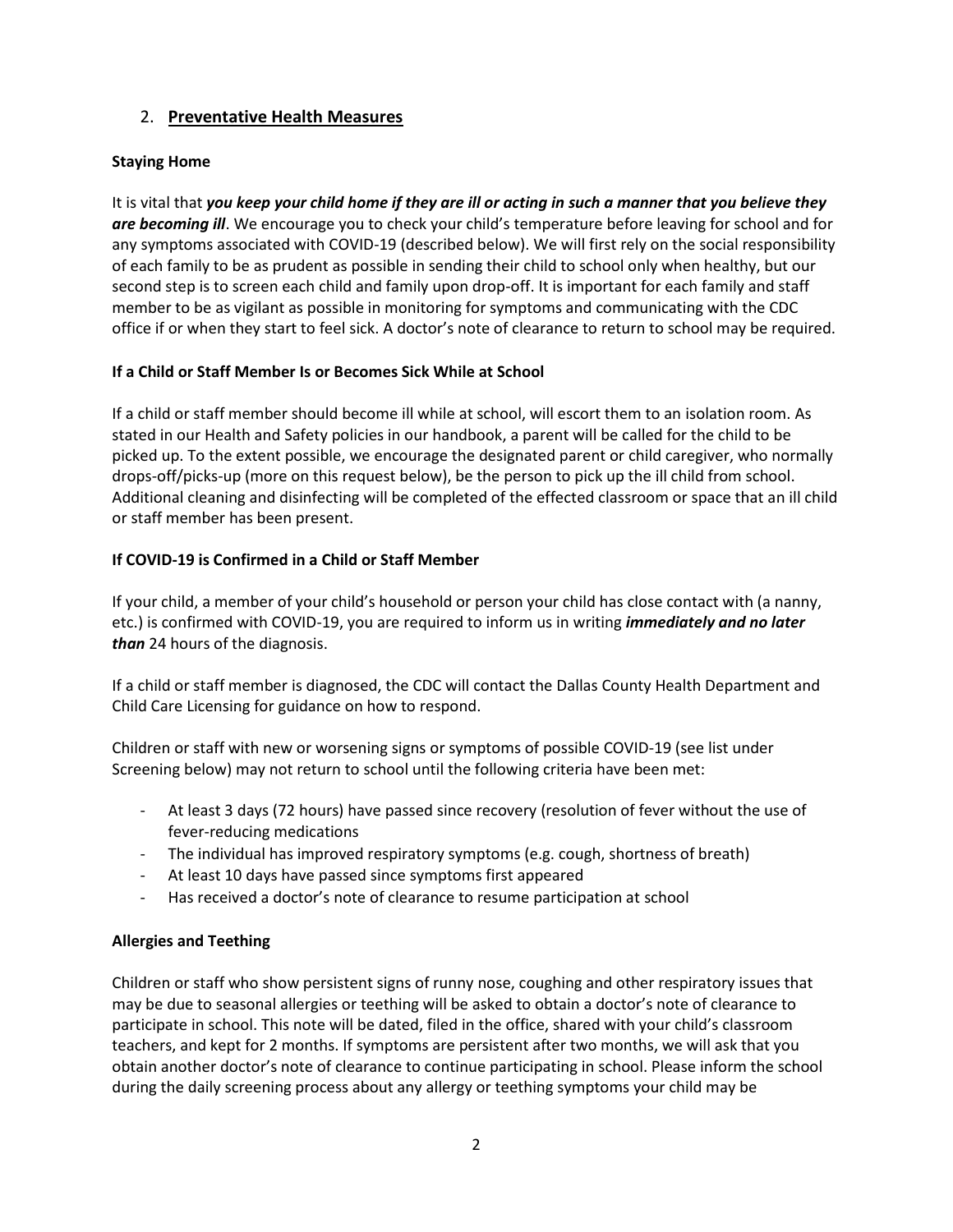experiencing that day. Please do not give your child fever reducing medicine if they have an elevated temperature and send them to school.

# **Group Events**

For the time being, we will not hold group events. This includes any school-wide functions or any individual class parties where parents are invited.

### **Limiting Access to Our Building**

We will be limiting the number of people allowed into the school in attempt to minimize the exposure to any infectious disease. Only the following will be allowed to enter:

- CDC Staff (teachers and administrators)
- Persons with legal authority to enter, including law enforcement officers, Licensing staff, and Department of Family and Protective Services staff
- Professionals providing services to children
- Enrolled children (non-enrolled siblings or other children not allowed)
- Parents who have children enrolled and present at the operation.

# **3. Social Distancing Strategies**

### **Class Sizes and Classroom Space**

Our classes meet in individual classrooms that do not share space with other groups, have the same children each class day which make for stable grouping, and have the same regular teachers. The classes will remain in their classrooms each school day, except for outside playtime. Classroom arrangement will include additional tables so children can have better separation when doing table work or eating. Toys and materials that cannot be easily cleaned and sanitized will not be used and extra rugs, blankets, and pillows will be removed.

### **Outside Playtime**

Infant classes will be taken on buggy rides around campus. Children in the 2-year-old and older classes play on the playground. We will stagger the outside playtime, so each group will use the space individually. High-touched metal and plastic surfaces will be cleaned routinely.

### **Music Class**

The music teacher will visit each designated classroom so that the children are not traveling to a shared classroom anymore. Any materials will be disinfected before use with another class.

### **Naptime**

Children's nap mats will be spaced out, and as possible, at least 6 feet apart, and positioned head-to-toe to further reduce the potential of viral spread. As always, the mats are disinfected after each use. For cribs, the there is a clear acrylic divider between each crib to further reduce the potential of viral spread and are disinfected after each use. A clean sheet, provided by the CDC, is used each school day.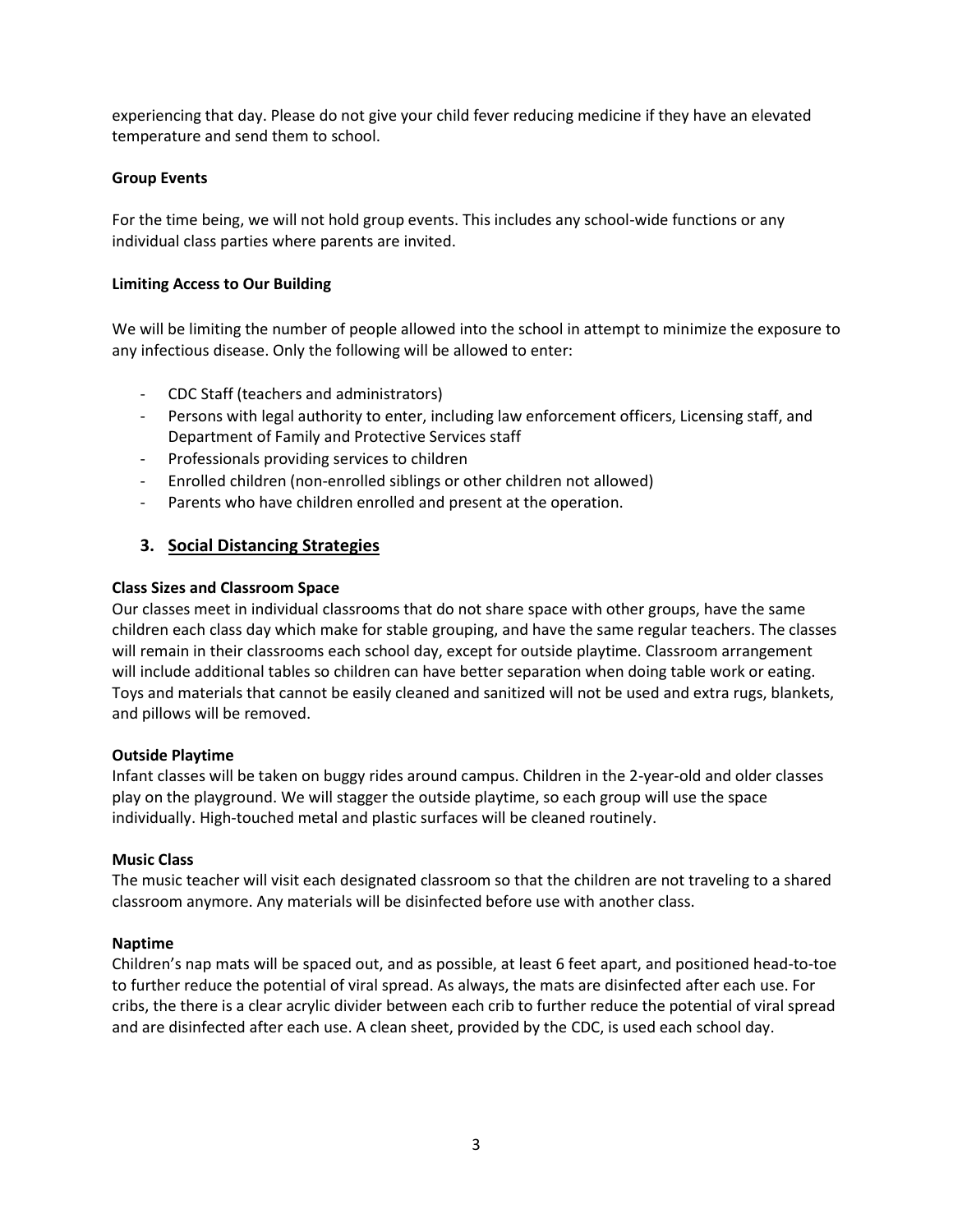# **4. Parent Drop-Off and Pick-Up Protocols**

### **Designated Parent/Caregiver**

It is recommended that one parent or caregiver be designated to drop-off and pick-up the child at school each day. If possible, older people such as grandparents or those that are immune-compromised should not be the designated person, because they are more at risk for severe illness from COVID-19.

# **Drop-Off Protocols**

Drop-Off of children will occur in the designated area for your child's age group. Infants, Ones, and Twos will arrive at the outer classroom doors that face either the patio or the toddler playground. Threes will enter at the Chapel Entrance. Fours and TK will enter by the gym.

# **Late Drop-Offs**

School starts at 9:00am. It is essential for the efficiency of the drop-off process for parents and caregivers to be on time when dropping off. However, we understand there will be mornings when an emergency will arise delaying your arrival at school. Any late drop-offs will need to call the front office.

# **Pick-Up Protocols**

Infants, Ones, and Twos will be picked up at the outer classroom doors beginning at 1:45pm. Threes will be picked up outside of the Chapel doors. Fours and TK will be picked up outside by the Gym.

# **Communication**

School-wide newsletters will be sent monthy. Each classroom has their own private Shutterfly site where calendars, schedules, lesson plans, and photos will be posted.

# **5. Screening: Staff, Children and Parents**

### **Who Will be Screened**

The following individuals are required to be screened every day before entering the facility:

- School Staff
- Persons with legal authority to enter, including law enforcement officers, Licensing staff, and Department of Family and Protective Services staff
- Professionals providing services to children
- Enrolled children
- Parents who have children enrolled and present at the school

### **Screening**

Upon dropping your child off, he or she will be screened for the following:

Temperature check: Using a non-contact infrared thermometer, each person's temperature will be checked.  $\triangleright$  For children, we will follow the requirement listed in our handbook; which is, if a child has a temperature of 100.3° or higher, they may not attend school. Children must be fever and medication-free for least 72 hours before returning to school.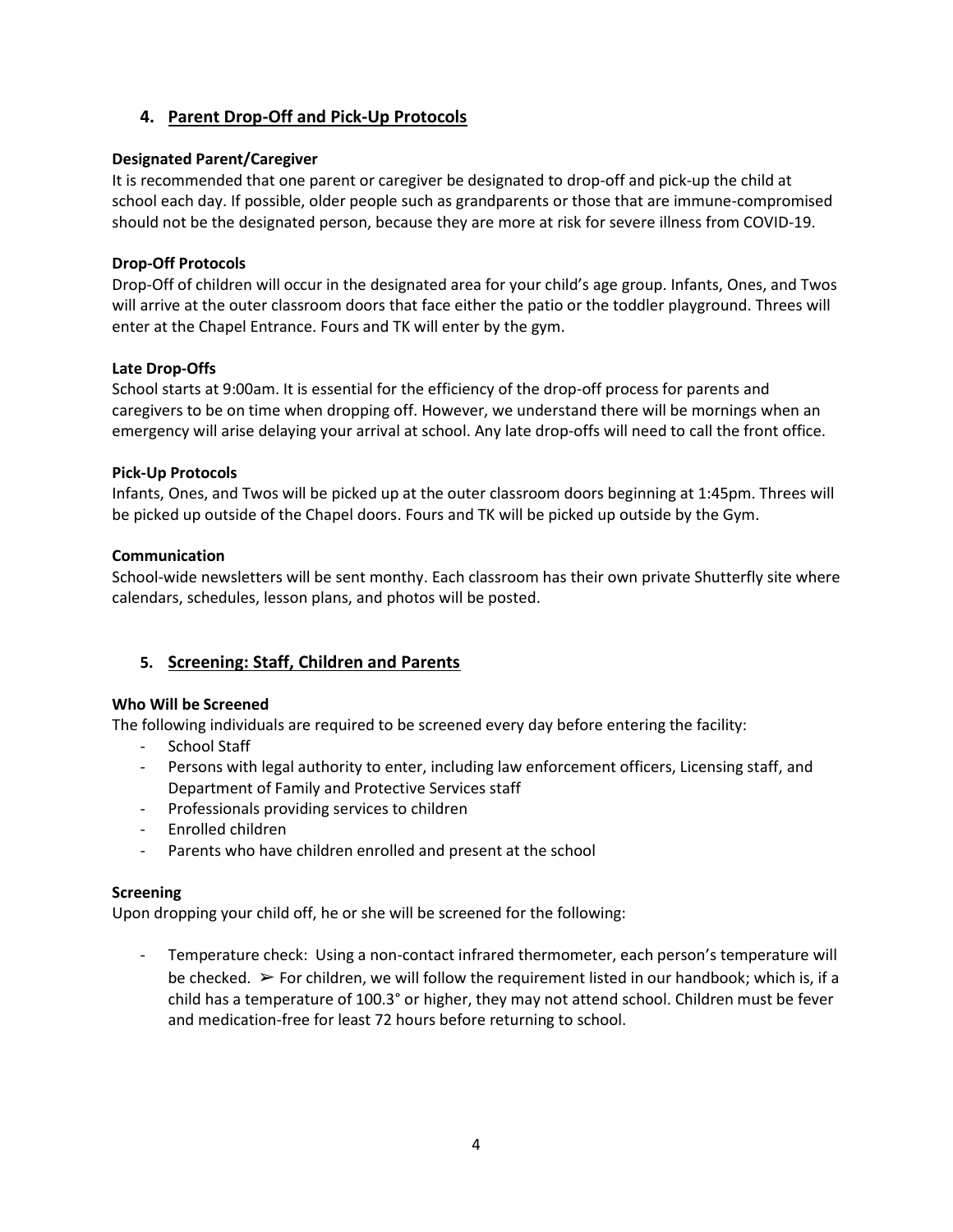- Symptoms of COVID-19 that will be monitored each school day include:
	- 1. Cough
	- 2. Shortness of breath or difficulty breathing
	- 3. Chills
	- 4. Repeated shaking with chills
	- 5. Muscle pain
	- 6. Headache
	- 7. Sore throat
	- 8. Loss of taste or smell
	- 9. Diarrhea
	- 10. Feeling feverish or measured temperature 100.3° Fahrenheit or higher
- Review of a child's close contacts and if any of them have a lab-confirmed case of COVID-19. If so, the child or staff member may not return to school until the end of the 14 day selfquarantine period from the last date of exposure (with an exception granted for health care workers and critical infrastructure workers.) If a parent believes that they or their child has had close contact to someone with COVID-19 but are not currently sick, they should monitor their health for the above symptoms during the 14 days after the last day they were in close contact with the individual with COVID-19.
- Please be familiar with the CDC's Health/Illness policy. We will be enforcing our policy of exclusion if your child has any of the listed symptoms. We appreciate your diligence and understanding when we must exclude a child because they have an illness symptom present.

# **6. Enhanced Cleaning and Disinfectant Measures**

### **Cleaning and Sanitizing Toys, Materials and Surfaces**

- We will continue our practice of collecting toys throughout the school day that have been put in a child's mouth (or that are otherwise contaminated) and place them in the "to be cleaned" bin to be sanitized at the end of the day.
- Staff will be cleaning and sanitizing other toys and surfaces frequently throughout the day.
- Additionally, a cleaning crew hired by The Heights Church will perform a comprehensive cleaning once everyone has left for the day.

# **7. Caring for Infants, Toddlers and Preschoolers**

# **Holding, Feeding and Helping**

The hardest part about social distancing is the thought that we will not be able to give the snuggles and hugs like we are used to. However, we know it is still important to comfort crying, sad, and anxious children. So, in order to provide the safest environment possible for our children and staff, the teachers will wear face masks or shields, to the extent possible, when in close contact with the children. If a staff member is not able to wear a face covering, they will exercise the best respiratory practices, like covering their mouth if they have to cough, not talking directly in the child's face as much as possible, and washing theirs and the child's hands as soon as able.

# **8. Healthy Hand Hygiene and Face Mask Wearing**

# **Handwashing**

Handwashing is the number one method of stopping the spread of an infectious disease in a school community. The Heights CDC has always placed high value on good handwashing practices, and we will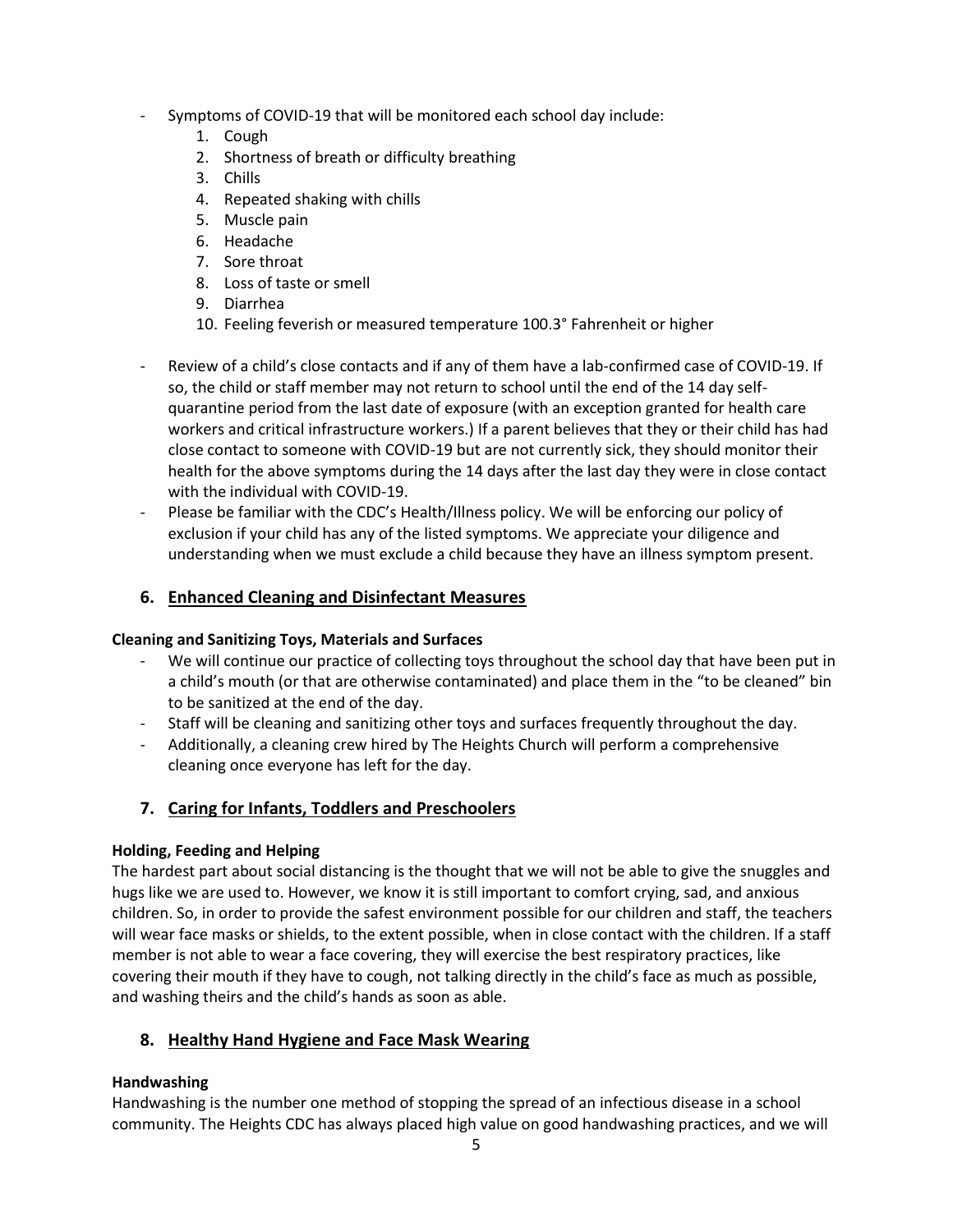be placing even more emphasis now. Each classroom is equipped with a child-size sink to make it easier for children to wash their hands themselves, and teachers will supervise as necessary to ensure good handwashing techniques are being used. The teachers will be building lessons about handwashing into their daily curriculum so that the children can develop the healthy habit of frequent and correct handwashing. Children and staff will wash or sanitize their hands multiple times throughout the school day; including, but not limited to, upon entering school, after using the restroom or diaper changing, before and after eating, and after outside playtime.

Bottles of hand sanitizer and "touchless" stands of hand sanitizer will be spread out through the campus and we encourage everyone to use some before entering the Commons area to drop-off or pick-up your child.

### **Face Mask Wearing**

The staff will wear face masks at drop-off, pick-up, and during the day to the extent possible. Children over 3-years-old will need to bring a mask with them each day, and will be encouraged to wear their mask, but will not be required, forced, or pressured. Children under 3-years-old will not wear a mask due to the potential suffocation danger. All other adults (parents, necessary visitors, etc.) in the building will be required to wear a face mask.

# **9. Food Preparation and Serving**

# **Snacks**

Snack will no longer be served between the hours of 9:00am and 2:00pm. If your child attends our Stay and Play program, he/she will be offered a snack after 2:00pm. Your child will receive the lunch provided by the parent between 10:45am and 11:30am. Staff will wear gloves when preparing and serving food to the children.

### **Lunch**

Please reference the policy in the handbook for complete details about providing a lunch for your child. We are also asking that EACH serving container (top and bottom) be labeled with your child's name or initials so they can be easily identified if separated from your child during lunchtime. Children should not bring food to share with others.

### **Water**

Please provide a water bottle (or sippy cup for whom it is appropriate for) that is clean with fresh water for your child each school day. Clearly label the bottle with your child's name in a manner that it will not rub or come off.

# **10. Financial Responsibility Policy**

### **School-Specific Quarantine & Temporary Closure Policy**

If the school is advised by the local health authorities to close for a quarantine period or if the school needs to temporarily close, the tuition for the first 30 days is not eligible for a refund or credit. For any subsequent days after the first 30 accumulative days of quarantine or temporary closures, families will be eligible for a credit for future tuition.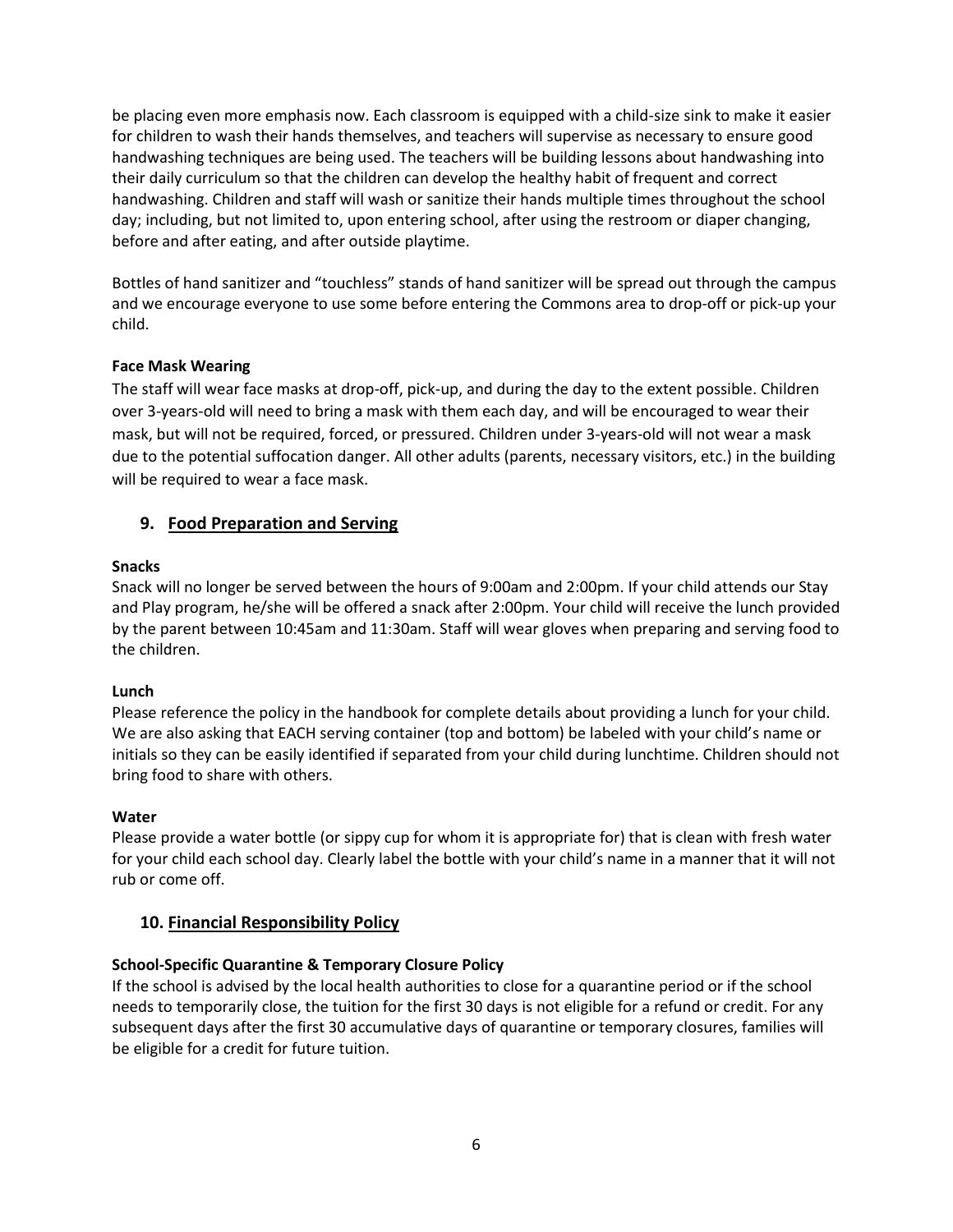#### **Personal Absences**

If your child may not attend because of COVID-19 illness or related reasons (i.e. a child must quarantine with their household), missed days will not be eligible for refunds, credits or be able to be made up.

# **11. Covid-19 School Attendance Waiver and Release**

The virus that causes COVID-19 can infect people of all ages. While the risk of serious illness or loss of life is greatest in those 65 years of age and older and/or are immune compromised, persons in every age group can get COVID-19 and some will have a severe illness.

We should all be thankful that, with rare exceptions, COVID-19 is not claiming the lives of our children. However, we can never forget that a child with a mild or even asymptomatic case of COVID-19 can spread that infection to others who may be far more vulnerable.

COVID-19 is spread from person to person through contact that is close enough to share droplets generated by coughing, sneezing, speaking and even just breathing. COVID-19 can also be spread by touching objects where contaminated droplets have landed. Because of this easy manner of transmission, an infant, child, or young person who is infected with COVID-19 can spread the infection to others they come in close contact with, such as members of their household, teachers, or other caregivers. We have learned that infected persons with mild or even no symptoms can spread COVID-19.

These facts are vitally important when considering returning to The Heights CDC environment and should be considered by each parent before returning their children to our program. The Heights Baptist Church (THBC) and The Heights Child Development Center are taking specific measures, as recommended by the CDC and Texas health authorities, to promote a safe environment, but each family has to understand the inherent risk of their child participating in any kind of group care. We do not expect young children to effectively social distance from other children in their small class. We expect that infants, toddlers, and preschool aged children will, for example, continue to play in proximity to one another, share toys, or touch surfaces that may not be sanitized. Young children also need help from their teacher that require close contact, for example, putting on clothing items, putting their lunchbox away, or need help with restroom and diapering needs. Young children may also seek, and emotionally benefit from, comfort when sad or anxious. While our staff will generally not initiate hugs, it is expected that children will need hugs at times, thus, there will be some physical contact between teachers and children. To the extent possible, the teachers will remain with the same groups of children. However, there will inevitably be times when, for example, the teacher needs to take a break or is out sick and another teacher will step in from another group to cover them.

All these factors mean that while THBC will take certain precautions recommended to combat the spread of COVID-19, these measures will differ from those suitable for other social, business, and commercial settings that adults may be more familiar with.

Therefore, as a parent or guardian, you agree that you will monitor the health of your child(ren) and not send them to The Heights CDC if your child(ren) is displaying any symptom of COVID. You agree not to send your child(ren) to the CDC if the child (or any of his or her siblings), or any other member of your household or any other person with whom you have been in close contact, are showing symptoms of